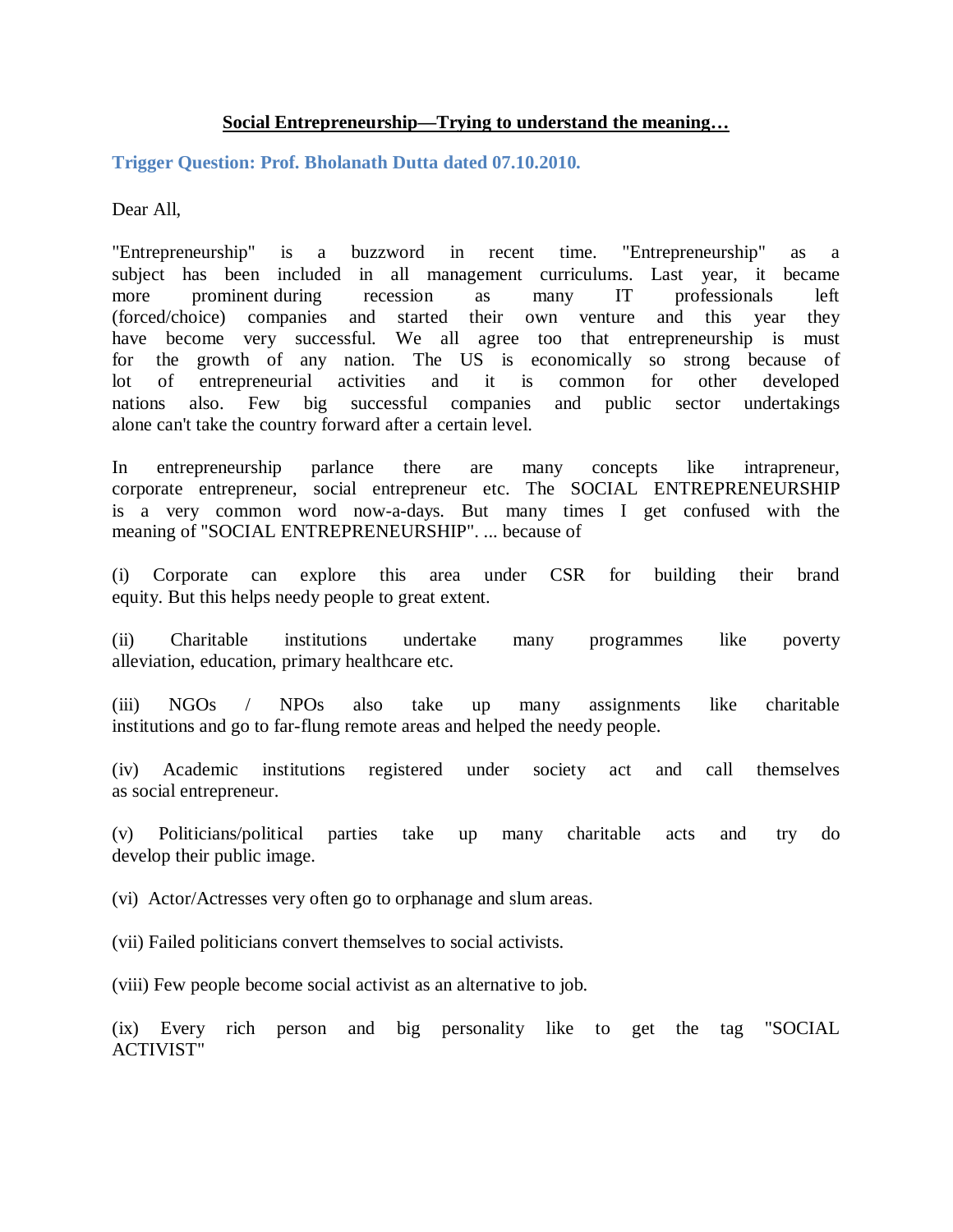(x) Many academicians find difference between societal entrepreneur and social entrepreneur.

Thus, I am really confused the meaning of SOCIAL ENTREPRENEURSHIP...Please pour in your thoughts.

Happy Knowledge Sharing.

*(i) Prof. Ram Katla*

Dear Prof. Dutta,

To define in simple terms:-

Social Entrepreneurship combines the passion of a social mission with an image of Business-like discipline, innovation, and determination commonly associated with. In short it is:

\*"An Entrepreneurial approach to address persisting social problems'\*

Now lets understand why there is this need for Social Entrepreneurship..?

- Many governmental and philanthropic efforts have fallen short of our expectations Major social sector Institutions are often viewed as inefficient, ineffective & unresponsive.
- What these Institution, Corporate & the Celebrity segment do... 'at least most of them' is to gain some browny points for a political / personal mileage but their core area of functioning / motives are different
- Though there are exceptions, the NGOs / NPOs don't provide a permanent solution to persisting social issues since they are more driven by passion but lack sustenance.
- As we all know, we are living in a cosmetic world & calls for an action on the areas of implication rather than pondering around areas of concern. We must also realise our duty as responsible citizens at what we must do to address the issues rather than being a mute spectators .
- Let me further remind couple of sayings from Mahatma Gandhi that must be viewed by going beyond the vicious circle of this cosmetic world we are currently in...

There is a need for all of us to pause here for a while to introspect on what we got from the past  $\&$  what we should be giving for the generations ahead:-

1. The earth provides to every man's need but not everyone's greed.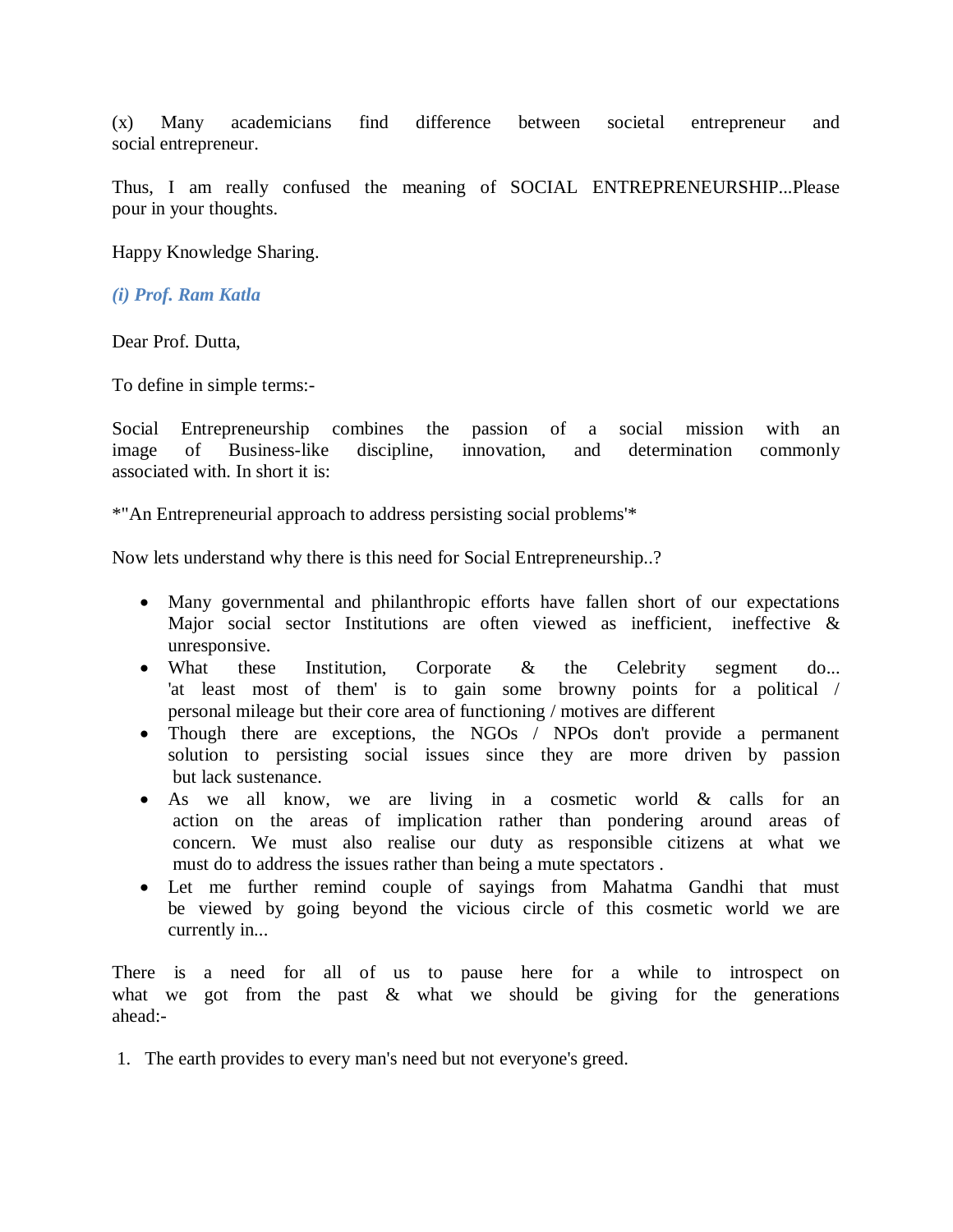- 2. On Economics & Ethics: Economics that hurt the moral well-being of an individual or a nation is immoral, and therefore sinful. Hence, a clear distinction is to be made between a Standard of Living & Standard of Life
- 3. Standard of living merely states the material & physical standard of food, cloth & housing
- 4.Standard of life could be attained only if, along with material advancement, there was serious attempt made to imbibe cultural & spiritual values & qualities

#### Sum-up:-

# SOCIAL ENTREPRENEURS ARE NEEDED TO DEVELOP NEW BUSINESS MODELS FOR A NEW CENTURY

### *(iii) Prof. Madhumita Chatterjee*

#### Dear Prof.

You have indeed raised a very pertinent question. In my view Social Entrepreneurship is not Corporate Social Responsibility. The first deals with a sincere commitment to social issues and working towards alleviating the situation in a responsible and accountable manner. It is not about offering an answer to all the ills but creating a sensitivity and awareness of the concerns so that there can be a common effort to solve them. At times it has to work towards being the conscience keeper. CSR is about being responsible in every act of business while earning profit. It is not about starting a foundation or trust where some money can be parked and used in some philanthropic work. Understanding social needs and weaving it into the strategy of the business is important. From sourcing of raw materials to reaching the customer at every step responsible behaviour is mandatory. The organization has to be accountable for its activities. Obviously practical implementation would demand trade-off between stakeholders and that is when the organization has to take a balanced decision about how to do that trade-off. It cannot be that one stakeholder can be sacrificed and annihilated at the cost of another. We have many examples where companies have followed this for short term glory and suffered tremendously in the long run- Wal Mart, Satyam, Bhopal Gas tragedy, BP,etc. Thus CSR has to be in the DNA of an organization. NPOs and NGOs if not sincere can become pawns in the hand of unscrupulous donors who can use them as a facade to ward off regulations. Very often they may have to follow the mother NGos policies which may be based out of another country where the requirements may be totally different. Therefore this is where social entrepreneurship has an important role to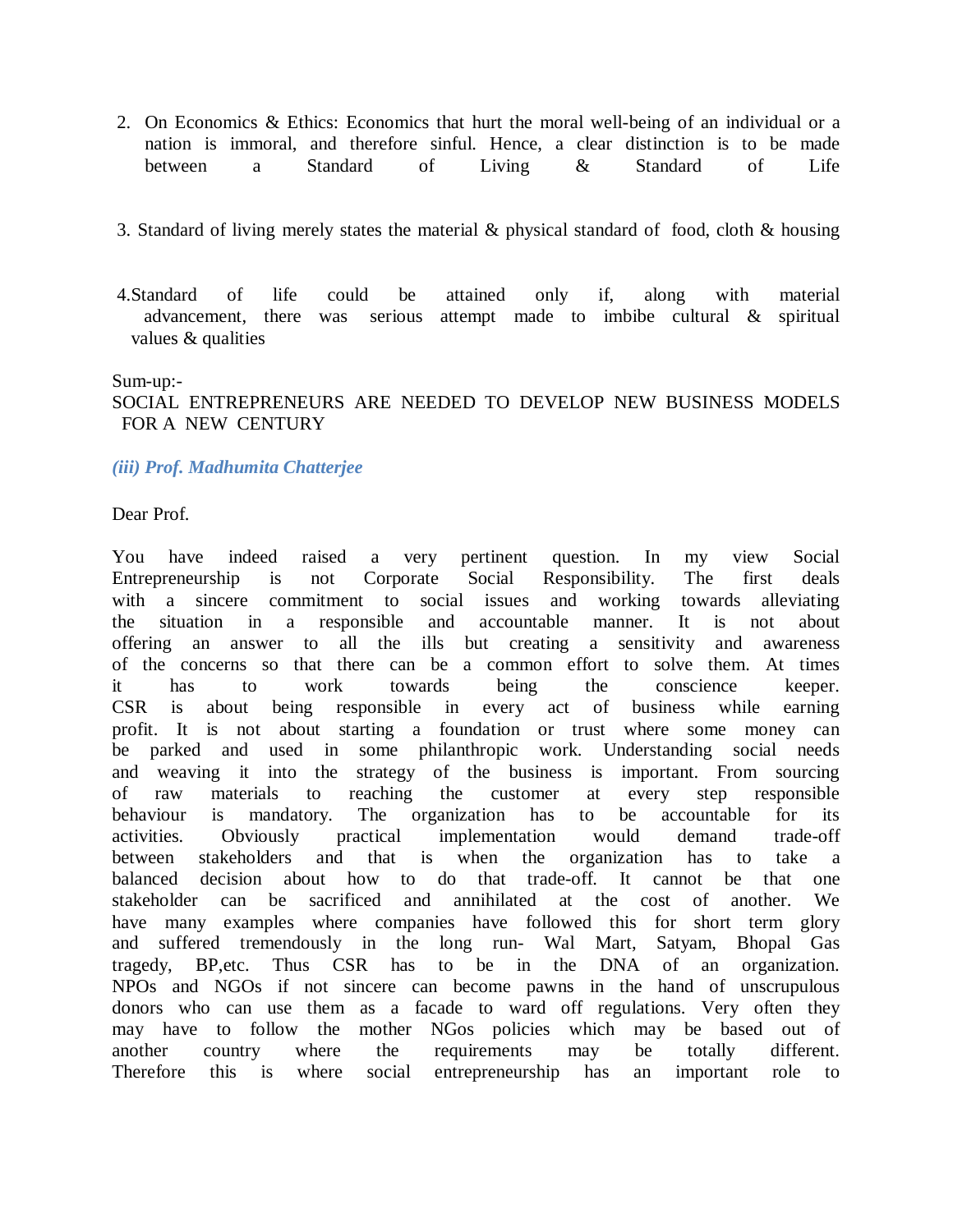# play. Very briefly these are my thoughts.

#### *(iv) Wing Commander Subhash Sindhwani*

This is an interesting discussion - I for one would not want to care much for the dictionary meaning or bookish meaning of it. I do believe that there are many ventures which can't be done well by Government or by the corporate as CSR initiative (generally Government or corporate look at the investments which bring them returns in terms of votes/good will/profit/brand building) but which have large social objectives such as education, teach for India etc. The fact of the matter is that while many would want to call themselves as social entrepreneurs but their ventures are no different than any other business ventures as far as the return on investment objectives is concerned. At the end of the day all businesses have to meet some human/social needs and all have to have some return on the investment. But one distinction I would like to make while it would be legitimate to price a product very high and skim the market while the demand is high, a social venture cannot have the pricing on such a premise. To my mind a social product should not be sold at different prices to different customers with different return objectives. For example a seat in IIM could not be offered to the highest bidder, though differential pricing such as payment seats and free seats is an accepted practice. So there is a gap - which may be rather thin at time - amongst a venture with profit, venture with profit and social objective, venture with social objective and profit. In a market based capitalist society where success has become synonymous with acquisition and material wealth and the idea has become so deeply ingrained in our psyche, that we have started viewing every endeavour with suspicion. I was recently talking to a woman Regional Director of IGNOU who thought her job as a service to humanity not that she was not being paid for it. I think our approach and attitude to our work defines our underlying drive. As a chairman of community college, I decided to offer free education to students from weaker cross section of society in the evening batch but I asked them to pay when they get the job. I have to sustain the effort and therefore there must be some return. I cannot expect faculty to offer their services free as they have to run their households. I must maintain quality and ensure that as recipient of education, they draw benefit from it and the quality costs. Chief Minister of Chhattisgarh started selling rice to poor people at Rs 1 per kg as food security - though the objective was attracting votes and to me amounted to political corruption. He was hailed by many but look at the results many people dont want to work and have become useless with no incentive to learn and the policy is a disaster. Why do people do what they do, what needs drive them - to me contributing to society is what fulfills me and is my self actualization but I have my low level needs which also need to be met. Though I may have digressed from the subject but discussion on social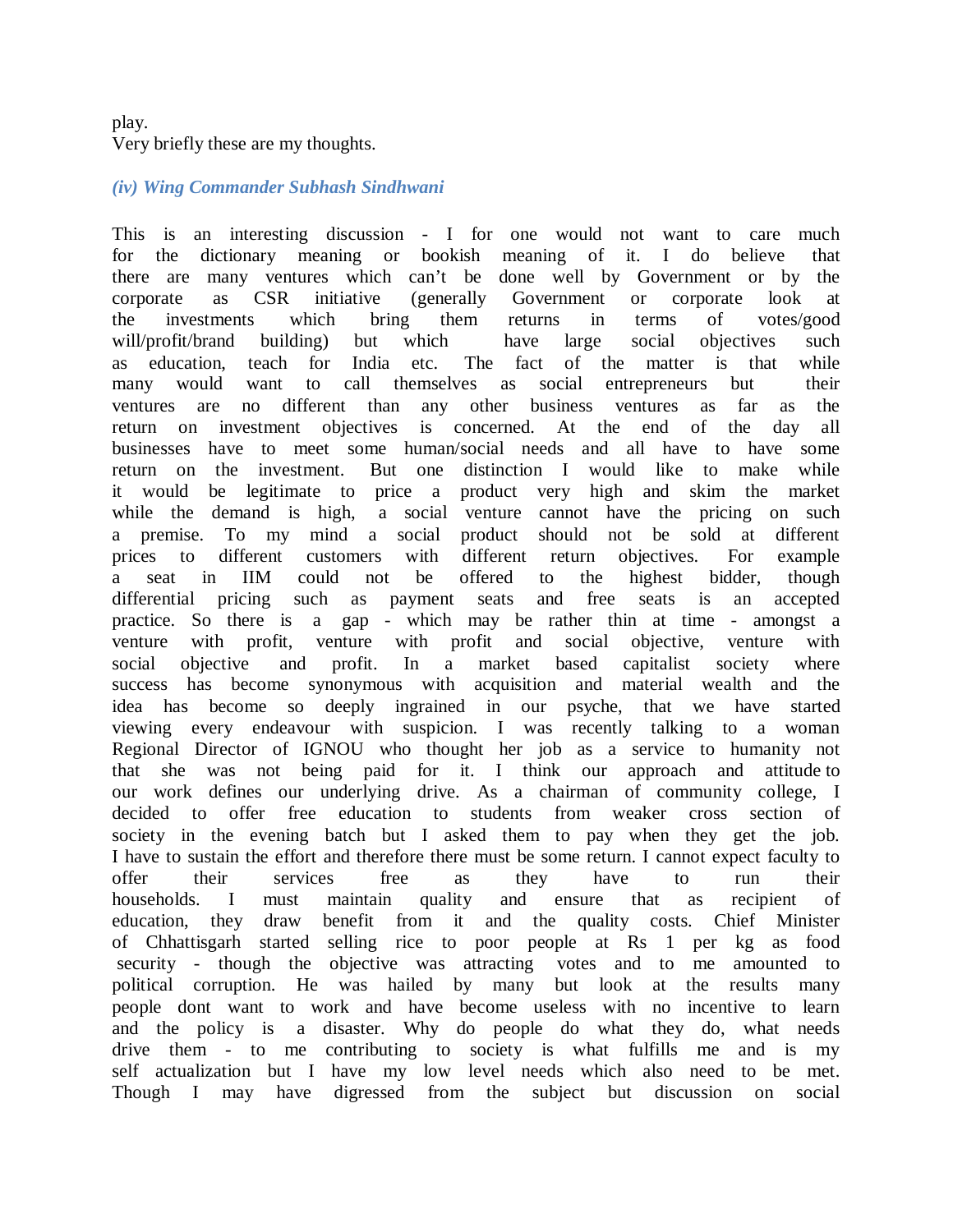venture needs to be wider as the world needs today more and more social entreprenurs. I for one believe that creating better understanding of the frame of development of social venture is the need of the hour. There is perhaps a need for greater deliberation on the subject.

### *(v) Prof. Ramesh Vemuganti*

Dear all

I taught a subject on "Corporate & Social Entrepreneurship" for the Management students as an elective at University of Hyderabad recently. My learning is like this.

There are 2 types of Entrepreneurs prevailing today - Corporate & Social. A couple of decades ago , when Corporate were facing tough competition from smaller players , tech change, globalization , flight of talent , regulatory , they promoted this idea of CE.

Corporate E"s are promoted by the Corporate, be it a company or group and the Entrepreneurship and its benefits are confined to the Corporate framework. Like what Mr Azim Premji does at Wipro to senior people, 45 plus , who had put in 20 yrs and want independence, will be encouraged to start off under the banner of Wipro. Several have sprung up. Also, Corporate E is responsible for several innovations done by Wipro and other Corporate, some of them ground breaking, taking the company to next level and saving the company, sometimes.

Social Entrepreneurship has 2 components - must be economically viable and a social cause addressing some societal issue.- creating jobs, green tech helping the unemployed with a source of income, better healthcare education and the social ills confronting the nation. yes, Social E is gaining preeminence today as it is the in thing , people are happy talking about societal benefit, it has a market as prospective customers will buy the goods, services , helps Corporate and India as a country on a much bigger platform. Social E is focusing more on starting ventures with bamboo, corn, biogas, haldi, chilies, agro foods, more natural & environment-friendly. Anyhow, other views I shall exchange in my next mail.

### *(vi) Prof. Sanjay K Jain*

I do agree with what Ramesh Vemuganti says. Even on a personal I feel every shopkeeper or trader or manufacturer of usual items cannot be called as an entrepreneur. But I would to see if what Ramesh Vemuganti says is valid as per definition in vogue in literature. Or it not, we can think of creating a separate label such as 'Innovative Entrepreneur". My only contention is that